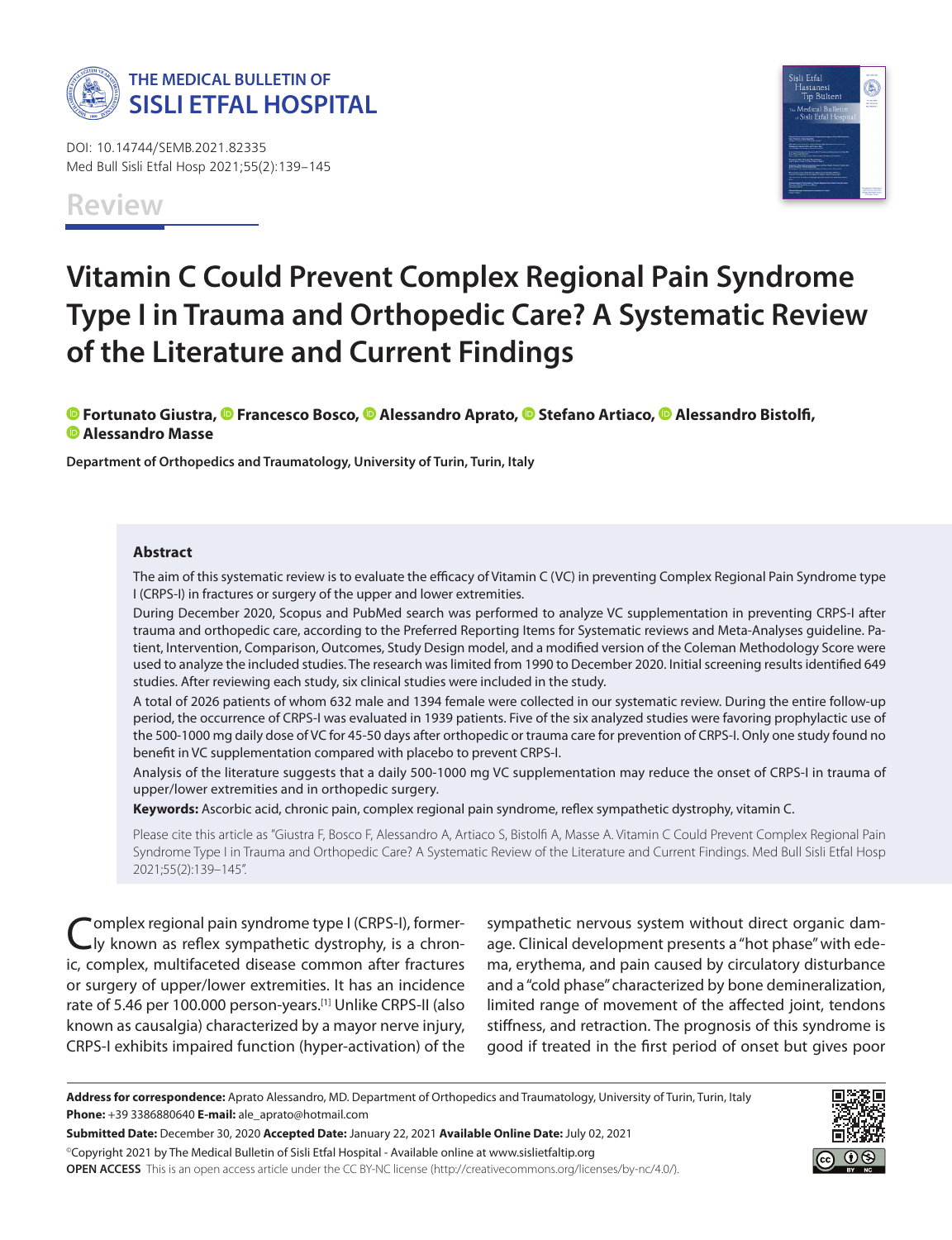results if treated in the chronic phase. At present, there is not a specific therapy based on the etiopathogenesis of this syndrome but only symptomatic treatments and psychological counseling. Vitamin C (VC) is a free radical scavenger capable of stabilizing reactive oxygen species (ROS), which can damage the membrane lipids of endothelial cells in the micro circulation.[2] The "hot phase" of CRPS-I is characterized by inflammation and microangiopathy with damage to the endothelial barrier that can cause increased pain and swelling.[3] The exact mechanism of action of VC is not clear and its use for the prevention of CRPS-I is debated. In several studies, VC administration appears to be effective in preventing CRPS-I, although in others the clinical results have been contradictory.<sup>[4]</sup> VC is fairly inexpensive, accessible to many, with no substantial adverse effects. The purpose of this systematic review is to analyze the efficacy of VC in the prevention of CRPS-I in trauma and scheduled surgery of the extremities.

#### **Methods**

This systematic review was conducted according to Preferred Reporting Items for Systematic reviews and Meta-Analyses (PRISMA) guidelines.<sup>[5]</sup> We evaluated current evidence of the role of VC to prevent CRPS-I in trauma and orthopedic care. To reduce the risk of possible bias in these systematic review two authors (FB and FG) performed the search and evaluated the articles independently. A third author (AA) was involved to solve any disagreement.

#### **Screening Strategy**

Patient, Intervention, Comparison, Outcomes, Study design model tool was used for asking focused clinical questions according to PRISMA guidelines.

- Patient (P): Patients undergone trauma or orthopedic care
- Intervention (I): The preventing role of oral ascorbic acid (VC)
- Comparison (C): VC group versus control group
- Outcomes (O): Occurrence of CRPS-I
- Study design model (S): Randomized controlled trials, quasi-experimental study (before and after), retrospective comparative study.

The inclusion criteria of the studies examined were articles published in English, French and Spanish languages, studies published within the past 30 years, full text of the articles should be available, participants underwent orthopedic or trauma care. We excluded from our research radiological and diagnostic studies, case reports, editorials, technical notes, preclinical studies, and review articles.

## **Selection Criteria and Selection of Research**

During December 2020, a literature research of PubMed and Scopus database was performed using the following mesh terms: ([VC] OR [Ascorbic Acid]) AND ([complex regional pain syndrome] OR [reflex sympathetic syndrome] OR [chronic pain] OR [algodystrophy] OR [Sudek\* atrophy] OR [Sudek\* dystrophy]). The research was limited from 1990 to December 2020. Initial screening results identified 649 studies, among which 609 were included after excluding repeated studies. The title and abstract of all the articles were reviewed. Furthermore, full text of each selected article was retrieved. After reviewing each study according to the inclusion and exclusion criteria, six clinical studies that analyzed the role of VC in preventing complex regional pain syndrome after trauma and orthopedic care were included in the analysis. Bibliography of each article was analyzed to find further relevant publication. The corresponding PRIS-MA flow chart is shown in Figure 1.

### **Data Extraction**

A data collection tool was created by the authors extracting the following data: Author and publication year, study design, number of groups, evaluation time points, CRPS-I diagnostic criteria used, dose of VC, sample size patients, sample size sex, sample size mean age, occurrence of CRPS-I, P-value studies, time of treatment initiation, duration of treatment, topic of orthopedic-trauma care, and type of orthopedic-trauma care (Tables 1, 2).



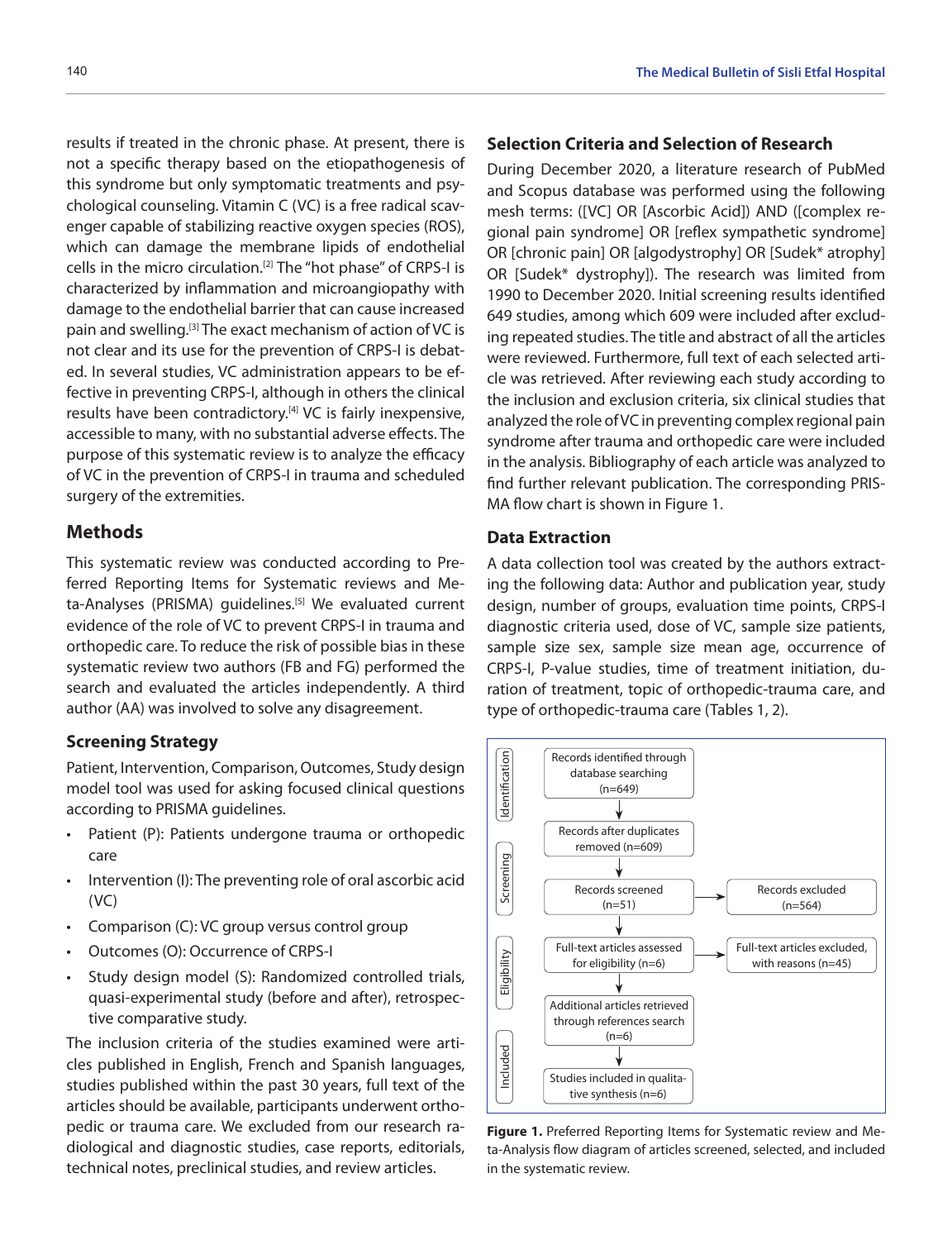| publication<br>Author and<br>year | design<br>Study                                          | Number<br>groups<br>ð | Evaluation<br>points<br>time                          | diagnostic<br>criteria<br>CRPS-I<br>used | Dose of<br><i>ritamin</i><br>C(mg)                                               |                   | Sample size patients                           |                                  |                        | Occurrence of CRPS-I                              |                                  | P-value<br>studies      | treatment<br>initiation<br><b>Time of</b> | Duration of<br>treatment<br>vitamin C<br>(days) | Orthopedic-<br><b>Topic of</b><br>Trauma<br>care | Orthopedic-<br>Type of<br><b>Trauma</b><br>care          |
|-----------------------------------|----------------------------------------------------------|-----------------------|-------------------------------------------------------|------------------------------------------|----------------------------------------------------------------------------------|-------------------|------------------------------------------------|----------------------------------|------------------------|---------------------------------------------------|----------------------------------|-------------------------|-------------------------------------------|-------------------------------------------------|--------------------------------------------------|----------------------------------------------------------|
|                                   |                                                          |                       |                                                       |                                          |                                                                                  | n TOT             | Vitamin<br>C group                             | Control<br>n (%)                 | nTOT                   | Vitamin C<br>$n/n$ TOT<br>dnoub<br>(96)           | Control<br>$n/n$ TOT<br>(%)      |                         |                                           |                                                 |                                                  |                                                          |
| Zollinger<br>(1999)<br>et al.     | Randomized<br>controlled<br>study                        | $\sim$                | 7,30, and<br>months,<br>45 days,<br>4 and 6<br>1 year | Veldman<br>Criteria                      | 500 mg                                                                           | 115               | (43.7)<br>52                                   | (52.9)<br>63                     | 115                    | 4/52<br>(7.7)                                     | 14/63<br>(22.2)                  | 0.040                   | S <sub>0</sub>                            | 50                                              | fracture<br>Wrist                                | operative,<br>$n = 115$<br>Non-                          |
| Cazeneuve<br>(2002)<br>et al.     | experimental<br>and after)<br>(before<br>Quasi-<br>study | $\sim$                | 90 days<br>30 and<br>10, 20,                          | specified<br>Not                         | 1000<br>mg                                                                       | 195               | (48.7)<br>95                                   | (51.3)<br>100                    | 195                    | 2/95<br>(2.1)                                     | 10/100<br>(10)                   | calculated<br>Not       | $\rm{S}$                                  | 45                                              | fracture<br>Wrist                                | Surgical,<br>$n = 195$                                   |
| Zollinger<br>(2007)<br>et al.     | Randomized<br>controlled<br>study                        | 4                     | 1 year                                                | Veldman<br>Criteria                      | 200 mg<br>500 mg<br>1500<br>mg                                                   | 195<br>213<br>217 | (53.5)<br>(54.4)<br>(49.2)<br>114<br>118<br>96 | (50.8)<br>(46.5)<br>(46.6)<br>99 | 195<br>213<br>217      | 2/114<br>2/118<br>4/96<br>(1.8)<br>(4.2)<br>(1.7) | 10/99<br>(10.1)                  | 0.014<br>0.122<br>0.022 | DO <sub>1</sub>                           | 50                                              | fracture<br>Wrist                                | operative,<br>Surgical,<br>$n = 291$<br>Non-<br>$n=37$   |
| Besse et al.<br>(2009)            | experimental<br>and after)<br>(before<br>Quasi-<br>study | $\sim$                | then every<br>3 months<br>10, 21, 45<br>days and      | criteria<br><b>IASP</b>                  | 1000<br>mg                                                                       | 420               | 235<br>(56)                                    | 185<br>(44)                      | 420                    | 4/235<br>(1.7)                                    | 18/185<br>(9.7)                  | 0.005                   | <b>DO</b>                                 | 45                                              | Foot and<br>surgery<br>ankle                     | Surgical,<br>$n = 420$                                   |
| Ekrol et al.<br>(2014)            | Randomized<br>controlled<br>study                        | 4                     | 6 weeks,<br>1 year                                    | criteria<br><b>Atkins</b>                | (displaced<br>displaced<br>fractures)<br>fractures)<br>500 mg<br>500 mg<br>(non- | 186<br>150        | (50.5)<br>(50)<br>94<br>75                     | (49.5)<br>(50)<br>92<br>75       | 138<br>$\overline{11}$ | (11/70)<br>3/54<br>(5.6)                          | 11/68<br>(16.2)<br>3/57<br>(5.3) |                         | <b>S</b>                                  | 50                                              | fracture<br>Wrist                                | operative,<br>Surgical,<br>$n = 252$<br>$n = 84$<br>Non- |
| (2019)<br>et al.                  | Laumonerie Retrospective<br>comparative<br>study         | $\sim$                | 6, 12, 24<br>weeks                                    | criteria<br><b>IASP</b>                  | 500 mg                                                                           | 533               | 267<br>(50.1)                                  | 266<br>(49.9)                    | 533                    | 18/267<br>(6.7)                                   | 36/266<br>(13.5)                 | 0.02                    | DO <sub>1</sub>                           | 50                                              | Subacromial<br>shoulder<br>surgery               | Surgical,<br>$n = 533$                                   |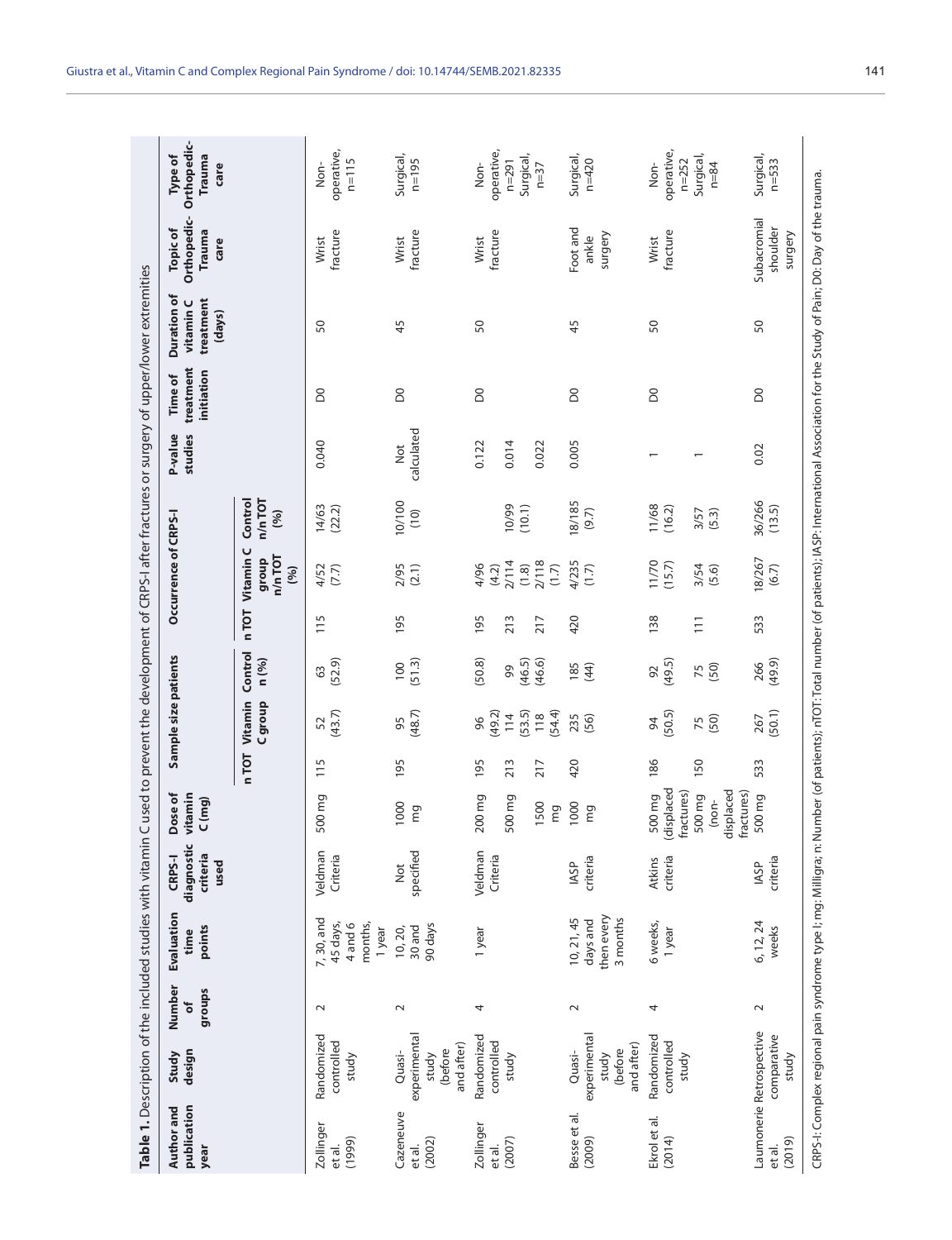| Author and publication year | Sample size patients |            |                 | Sample size sex |                |      | Sample size mean age, y.o. |             |
|-----------------------------|----------------------|------------|-----------------|-----------------|----------------|------|----------------------------|-------------|
|                             | Vitamin C group      | Control    |                 | Vitamin C group | Control        |      | Vitamin C group            | Control     |
|                             | n (%)                | n (%)      | M, n            | F, n            | n<br>M, n      | F, n | Mean±SD                    | Mean±SD     |
| Zollinger et al. (1999)     | 52 (43.7)            | 63 (52.9)  |                 |                 |                | 50   | 57                         | 8           |
| Cazeneuve et al. (2002)     | 95 (48.7)            | 00(51.3)   | 28              |                 |                | 89   |                            | 55          |
| Zollinger et al. (2007)     | 96 (49.2)            | (50.8)     |                 | 80              | 20             | 79   | $63 + 17$                  | $61 \pm 18$ |
|                             | 14(53.5)             | 99 (46.5)  |                 | 93              |                |      | $63 \pm 15$                |             |
|                             | 118 (54.4)           | (46.6)     | $\frac{8}{1}$   | $\overline{0}$  |                |      | $62 \pm 18$                |             |
| Besse et al. (2009)         | 235 (56)             | 185 (44)   | 55              | $\frac{80}{2}$  | 48             | 137  | $51 \pm 16$                | $47 + 17$   |
| Ekrol et al. (2014)         | 94 (50.5)            | 92 (49.5)  |                 |                 | $\overline{0}$ | 22   | 58±20                      | $62 \pm 18$ |
|                             | 75 (50%)             | 75 (50)    |                 | 58              | 26             | 49   | $51 \pm 19$                | $54 + 21$   |
| Laumonerie et al. (2019)    | 267 (50.1)           | 266 (49.9) | $\overline{40}$ | 27              | 140            | 126  | $59 + 9.4$                 | $51 + 10.9$ |

## **Evaluation of Methodological Quality**

Studies included in this systematic review were assessed independently by two authors regarding the quality eval uation lists using a modified version of the Coleman Meth odology Score (mCMS), modified by Ramponi et al.<sup>[6,7]</sup> If the authors did not specifically report the data necessary to de termine the mCMS (i.e., procedure for assessing outcomes, and diagnostic certainty), data were extracted when possible and calculated by two independent authors (FB and FG) of the current manuscript. Disagreements were solved by AA.

# **Results**

Our original search identified six studies included in this systematic review that collected a total of 2026 patients, of whom 632 males and 1394 females (male/female ratio, 0.3). In 1939 patients, the occurrence of CRPS-I during the entire follow-up period was evaluated. Oral VC supplementation was received by 1101 patients (mean age of 58±4.6 years) while 838 patients received a placebo or no treatment (mean age of 57±5.5 years). Main demographic character istics are listed in Table 2.

To evaluate the efficacy of VC on preventing CRPS-I a study conducted by Zollinger et al.<sup>[8]</sup> in 1999 was published. In this randomized controlled study, 115 patients with dis tal radius fractures were assigned to a group receiving a 500 mg daily dose of oral VC (n=52) or to a placebo group (n=63). A 50-day course of daily VC or placebo was adminis tered starting from the day of the trauma. All patients were treated conservatively, and the evaluation times were 7, 30, and 45 days 4 and 6 months, and 1 year from the event. CRPS-I was diagnosed with the clinical criteria described by Veldman et al.<sup>[9]</sup> VC has been shown to be effective in preventing CRPS-I secondary to wrist fracture at 1 year from the event (7% vs. 22%, p=0.040). In 2002, Cazeneuve et al.<sup>[10]</sup> have made a quasi-experimental study (before and after) of two groups of 195 patients with distal radius fractures. Group I enrolled 100 patients who did not receive any VC supplementation. Group II included 95 patients who re ceived 1 g of VC for 45 days, starting with the day of injury. All patients were surgically treated and examined up to 10, 20, 30, and 90 days after injury. Diagnostic criteria of CRPS-I were not described in the article. The onset of CRPS-I was lower among in patients in Group II in all follow-up controls (2.1% vs. 10%). Eight years after their first study, Zollinger et al.<sup>[11]</sup> reported a multicenter, randomized controlled study. They evaluated 427 patients with wrist fractures treated surgically or conservatively. They allocated patients at ran dom to daily dose of 200, 500, or 1500 mg of oral VC or to a placebo for 50 days, starting on the day of the trauma with a 1-year evaluation time point. The incidence of CRPS-I was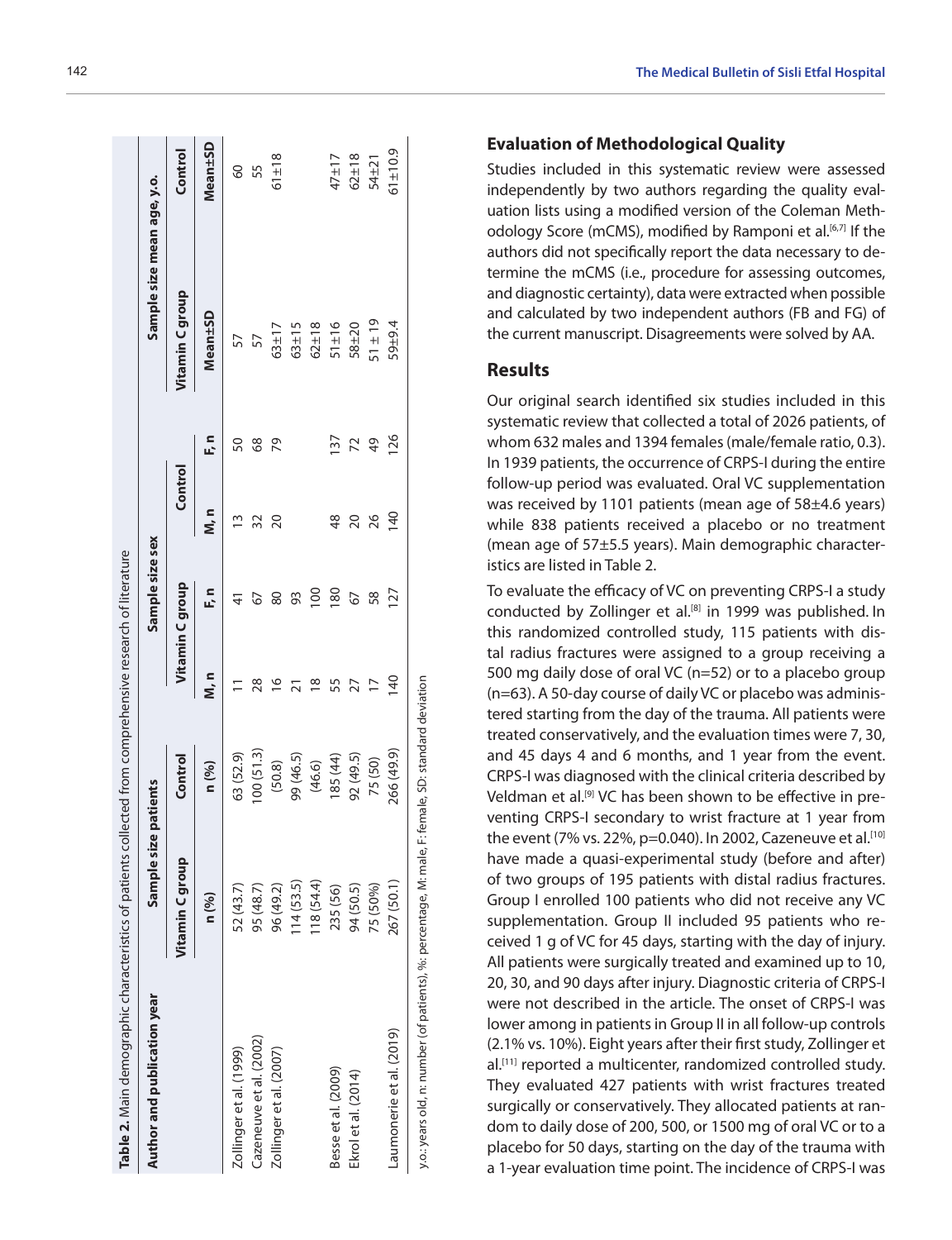diagnosed by Veldman et al. criteria as in a 1999 study. Separate statistical analysis showed that only the 500 and 1500 mg doses significantly reduced the risk of CRPS-I a 1-year from the injury (p=0.014 and p=0.022, respectively). Besse et al.<sup>[12]</sup> published a quasi-experimental study (before and after) of two groups of 420 patients to evaluate the efficacy of oral VC in preventing CRPS-I after foot and ankle surgeries. All patients were assigned to a group (n=235) that receiving 1 g of VC supplementation or to a placebo group  $(n=185)$  on the 1<sup>st</sup> post-operative day and continuing for 45 days. Patients were examined up to 10, 21, 45 days, and then every 3 months. They used the International Association for the Study of Pain criteria (IASP criteria) to diagnose CRPS-I.[13] In this study, CRPS-I turned out significantly less common in oral VC group than in placebo group in all follow-up controls (p=0.005). In 2014, Ekrol et al.<sup>[14]</sup> have made a randomized controlled study in which have been enrolled 336 patients. They analyzed the not displaced fractures separately from the displaced ones and randomized patients to receive 500 mg of VC or placebo daily for 50 days after the fracture. Evaluation time points were 6 weeks and 1 year after the trauma. The incidence of CRPS-I was diagnosed by Atkins et al. criteria.<sup>[15]</sup> There was no significant difference in the frequency of CRPS-I at 1 year between the two treatment groups (p=1 for both groups). In this study, oral VC supplementation failed to reduce the risk of CRPS-I. Recently, Laumonerie et al.<sup>[4]</sup> published a retrospective comparative study to determine whether oral VC supplementation was associated with reduced risk of CRPS-I after subacromial shoulder surgery (SaSS). Group I enrolled 266 patients did not receive 500 mg of VC supplementation. Group II included 267 patients who received 1 g of VC for 45 days, starting with the day of surgical procedure. Patients were examined up to 6, 12, and 24 weeks after surgery. CRPS-I was diagnosed with the clinical IASP criteria. The incidence of CRPS-I over a 6-month period was significantly lower among patients in Group II (p=0.02). Thus, they recommend preventive care with VC when possible for SaSS.

Finally, five studies were favoring prophylactic use of the 500-1000 mg daily dose of VC for 45-50 days after orthopedic or trauma care for prevention of CRPS-I. Although, Ekrol et al.<sup>[14]</sup> reported in their study that administration of VC confers no benefit to patients with a displaced or not displaced fracture of the distal aspect of the radius after 1-year follow-up. A comprehensive evaluation of each article analyzed in this systematic review is available as supplementary material in Table 1.

# **Discussion**

VC for CRPS-I prevention in trauma and orthopedic issues is a topic of considerable debate.<sup>[16]</sup> Most studies in the lit-

erature have analyzed the efficacy of this antioxidant supplementation in patients with wrist fractures. The American Academy of Orthopedic Surgeons (AAOS) in their 2009 clinical practice guidelines recommended supplementation of daily 500 mg of VC for 50 days to prevent the occurrence of CRPS-I after distal radius fractures. They classified this recommendation as moderate strength.<sup>[17]</sup> In 2018, the Royal College of Physicians in the UK updated its guidelines for the prevention of CRPS-I in wrist fracture. The authors reported that 500 mg of VC per day for the first 6 weeks after injury would help reduce this complication.[18] In 2016, Aïm et al.<sup>[19]</sup> in their meta-analysis reported that the incidence of CRPS-I, in patients with distal wrist fractures treated with daily administration of VC, was significantly reduced. The daily dose of VC and duration of treatment in the included studies were the same as suggested by AAOS in their guideline. Dosages below 500 mg were not effective.<sup>[11]</sup> In literature, the use of VC to prevent CRPS-I has not been limited only to wrist fractures, but some authors have evaluated its effectiveness in post-traumatic and scheduled surgery of the upper and lower extremities.<sup>[4,12]</sup> Shibuya et al.<sup>[20]</sup> in their analysis included studies that examined wrist fractures and foot/ankle surgery. They reported that daily VC supplementation could be useful in lower extremities trauma or surgery to reduce the occurrence of CRPS-I. In 2019, Laumonerie et al.<sup>[4]</sup> evaluated the efficacy of VC to prevent CRPS-I in shoulder surgery, concluding that VC administered for 50 days after surgery is helpful in preventing CRPS-I after SaSS. CRPS-I is a multifactorial and debilitating complication that is not fully understood to date. It has similar clinical manifestations to other pathologies characterized by chronic pain such as transient osteoporosis of the hip, marrow edema syndrome, and regional migratory osteoporosis. [21,22] There is no effective treatment available. VC is easily accessible, fairly inexpensive, and relatively safe in healthy patients. However, some adverse effects have been reported when administered in high dosages. The most common complications are fatigue and lethargy.<sup>[23]</sup> Taylor et al.<sup>[24]</sup> in their study showed that a dose of up to 1300 mg/d of VC raised the risk for calcium oxalate nephrolithiasis. Nevertheless, previous studies reported no significant correlation between VC intake and kidney stone development. [25,26] Higher doses of VC have been correlated with renal failure (2.5-45 g) or hemolysis in patients with known glucose-6-phosphate dehydrogenase deficiency (40-80 g).[27,28] None of the studies included in this review reported complications with VC supplementing in a daily dosage of 200-1500 mg, except for Cazeneuve et al.<sup>[10]</sup> The authors documented two cases of gastrointestinal intolerance in the VC group; however, these two patients who discontinued VC did not develop CRPS-I. In our review, five out of six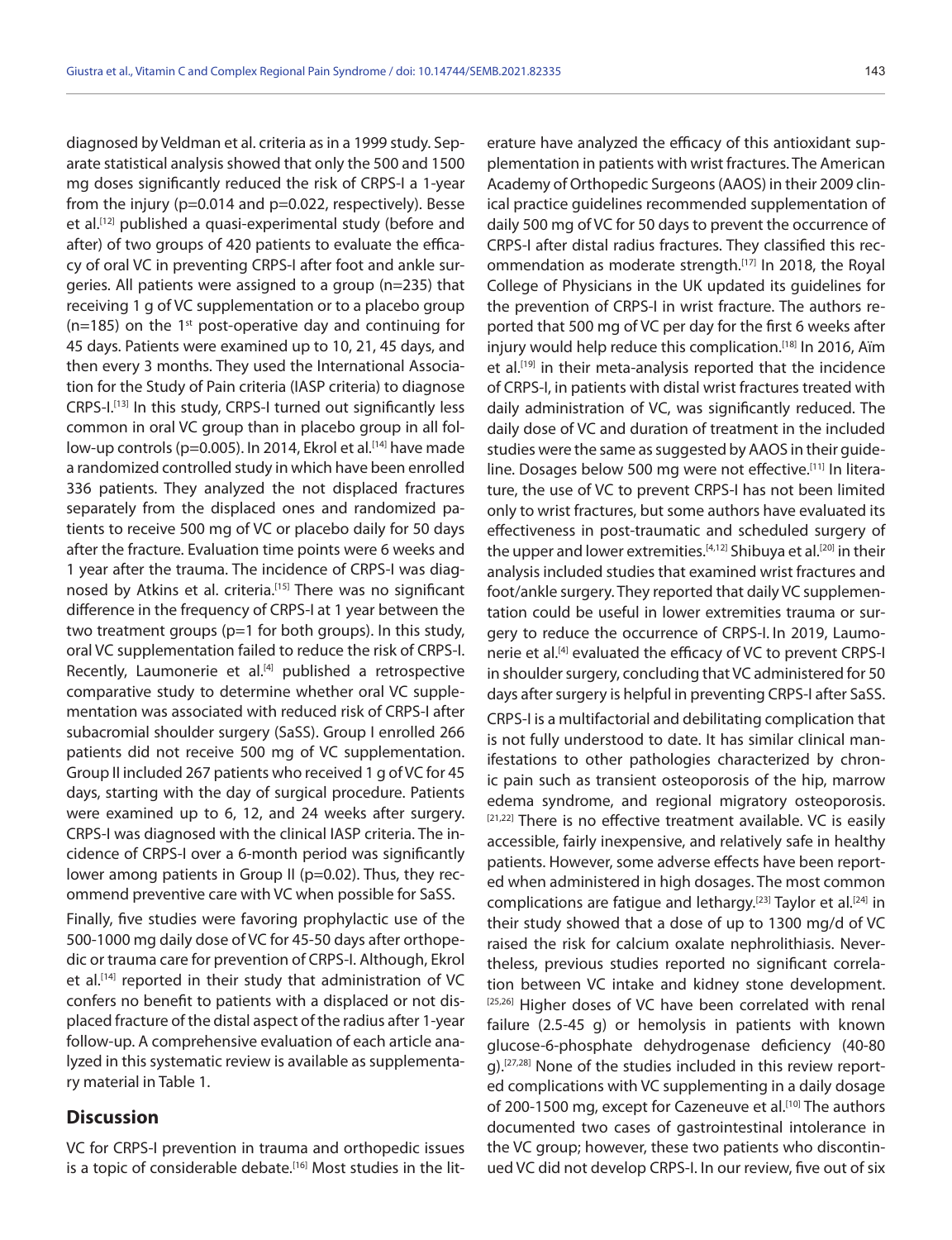included studies independently demonstrated a low risk of CRPS-I with a daily VC administration. Only Ekrol et al.<sup>[14]</sup> found no favorable effect of taking VC compared with placebo in preventing CRPS-I.

Some potential limitations in our review process need to be analyzed. First, the main problem was related to the limited number of included studies. Three of the six studies analyzed had a low risk of selection bias considering that they had a double-blind, randomized design. Two studies were quasi-experimental (before-and-after), where the two groups analyzed had similar characteristics. However, as reported by Malay and Chung,<sup>[29]</sup> with advances in technology, there is less likelihood that the treatment provided to the two groups could have been the same, which may have led to biased results. Laumonerie et al.<sup>[4]</sup> had a retrospective nature without randomization. Not all studies had the same follow-up, and in some of them, data were not fully reported or not reported at all. Although several clinical and radiological tests are available for the diagnosis of CRPS-I,<sup>[30,31]</sup> the gold standard remains exclusively clinical<sup>[32]</sup> with an elevated risk of biases. Zollinger et al.,<sup>[8,11]</sup> in their two studies, used the Veldman's et al.<sup>[9]</sup> criteria, but in the first, a diagnosis of CRPS-I was made if four of six symptoms were presented, whereas in the second, it was diagnosed if four of five symptoms were checked. Ekrol et al.<sup>[14]</sup> used the Atkins et al.<sup>[15]</sup> criteria for the clinical diagnosis of CRPS-I. Besse et al.<sup>[12]</sup> and Laumonerie et al.<sup>[4]</sup> based the diagnosis of CRPS-I on the IASP criteria, which are currently the most widely used. However, IASP criteria are based on expert consensus rather than a detailed analysis of the scientific literature.<sup>[33]</sup> Cazeneuve et al.<sup>[10]</sup> in their study did not specify applied diagnostic criteria and, unlike other studies, did not use a placebo in the control group. All articles did not clarify whether physical therapy was used in patients diagnosed with CRPS-I. This could lead to possible outcome bias because these treatments can lead to pain relief. Finally, the participants' compliance with daily prescribed VC was not mentioned in the study.

# **Conclusion**

At present, according to our research, a daily administration of 500-1000 mg of VC could reduce the development of CRPS-I in trauma of upper/lower extremities and in orthopedic surgery. Further double-blind, randomized clinical trials are needed to investigate the beneficial effect of VC, overcoming the limitations of the previous studies. Furthermore, it may be useful to discover the exact action of VC mechanism in preventing CRPS-I and to develop an objective, not just clinical, diagnosis of CRPS-I to reduce the risk of high biases.

#### **Disclosures**

**Peer-review:** Externally peer-reviewed.

**Conflict of Interest:** None declared.

**Financial Disclosure:** The authors declare that this study received no financial support.

**Authorship Contributions:** Concept – F.G., F.B.; Design – A.A., A.M.; Supervision – A.B., S.A.; Fundings – A.M.; Materials – None; Data collection &/or processing – F.G., F.B.; Analysis and/or interpretation – F.G., F.B., A.A.; Literature search – F.G., F.B.; Writing – F.G., F.B., A.A.; Critical review – S.A., A.B., A.M.

# **References**

- 1. Sandroni P, Benrud-Larson LM, McClelland RL, Low PA. Complex regional pain syndrome type I: incidence and prevalence in Olmsted county, a population-based study. Pain 2003;103:199–207.
- 2. Matsuda T, Tanaka H, Yuasa H, Forrest R, Matsuda H, Hanumadass M, et al. The effects of high-dose vitamin C therapy on postburn lipid peroxidation. J Burn Care Rehabil 1993;14:624–9.
- 3. Bussa M, Mascaro A, Cuffaro L, Rinaldi S. Adult complex regional pain syndrome type I: a narrative review. PM R 2017;9:707–19.
- 4. Laumonerie P, Martel M, Tibbo ME, Azoulay V, Mansat P, Bonnevialle N. Influence of vitamin C on the incidence of CRPS-I after subacromial shoulder surgery. Eur J Orthop Surg Traumatol 2020;30:221–6.
- 5. Liberati A, Altman DG, Tetzlaff J, Mulrow C, Gøtzsche PC, Ioannidis JP, et al. The PRISMA statement for reporting systematic reviews and meta-analyses of studies that evaluate health care interventions: explanation and elaboration. PLoS Med 2009;6:e1000100.
- 6. Coleman BD, Khan KM, Maffulli N, Cook JL, Wark JD. Studies of surgical outcome after patellar tendinopathy: clinical significance of methodological deficiencies and guidelines for future studies. Victorian Institute of Sport Tendon Study Group. Scand J Med Sci Sports 2000;10:2–11.
- 7. Ramponi L, Yasui Y, Murawski CD, Ferkel RD, DiGiovanni CW, Kerkhoffs GMMJ, et al. Lesion size is a predictor of clinical outcomes after bone marrow stimulation for osteochondral lesions of the talus: a systematic review. Am J Sports Med 2017;45:1698–705.
- 8. Zollinger PE, Tuinebreijer WE, Kreis RW, Breederveld RS. Effect of vitamin C on frequency of reflex sympathetic dystrophy in wrist fractures: a randomised trial. Lancet 1999;354:2025–8.
- 9. Veldman PH, Reynen HM, Arntz IE, Goris RJ. Signs and symptoms of reflex sympathetic dystrophy: prospective study of 829 patients. Lancet 1993;342:1012–6.
- 10. Cazeneuve JF, Leborgne JM, Kermad K, Hassan Y. Vitamin C and prevention of reflex sympathetic dystrophy following surgical management of distal radius fractures. [Article in French]. Acta Orthop Belg 2002;68:481–4.
- 11. Zollinger PE, Tuinebreijer WE, Breederveld RS, Kreis RW. Can vitamin C prevent complex regional pain syndrome in patients with wrist fractures? A randomized, controlled, multicenter dose-response study. J Bone Joint Surg Am 2007;89:1424–31.